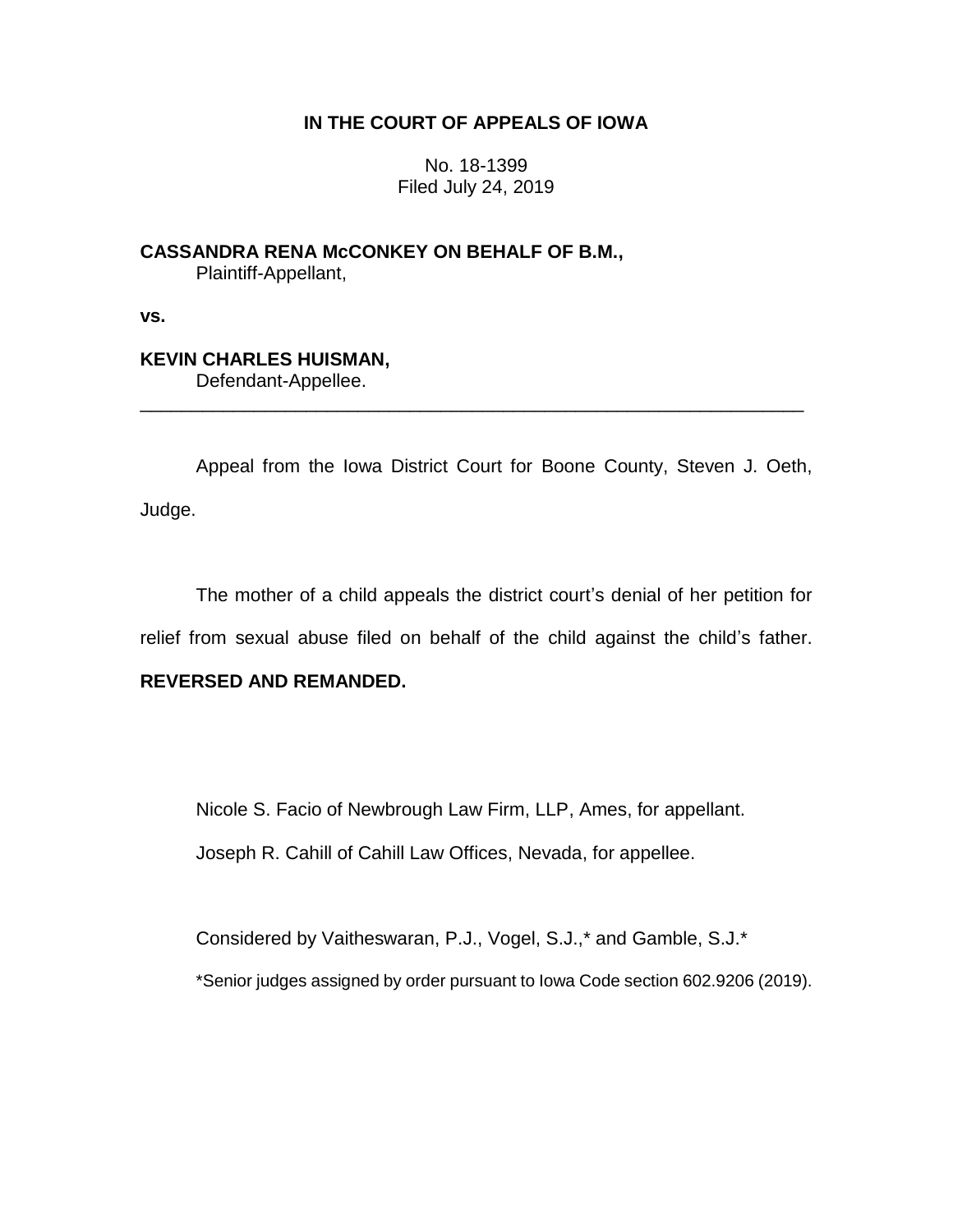#### **VAITHESWARAN, Presiding Judge.**

A mother of a child appeals the district court's denial of her petition for relief from sexual abuse, filed on behalf of the child against the child's father. She contends (1) she met her burden of proving that the father sexually abused the child and (2) the district court should have excluded the father's expert witness. We find the second issue dispositive.

#### *I. Background Facts and Proceedings*

Cassandra McConkey gave birth to a child in 2013. When the child was five years old, McConkey filed a petition for relief from sexual abuse under recently-enacted Iowa Code chapter 236A (2018). She alleged the child made "concerning statements" about the child's father, Kevin Huisman, for "going on three years." She requested an emergency protective order, which the district court granted. The court scheduled a hearing.

Five days before the scheduled hearing, Huisman's attorney moved "to continue trial and for order providing for discovery and subpoenas." He asserted, "Discovery as contemplated by the parties cannot be completed given the current date of the hearing"; he expected "numerous witnesses requiring at least a day or more of testimony and evidence"; and it would be appropriate to schedule a trialsetting conference with the court administrator. A conference was scheduled, and the matter was set for trial close to five months later.

The day before trial, McConkey received Huisman's witness and exhibit list naming "Kamala London" as a witness and identifying her curriculum vitae as an exhibit. The nature of her testimony was not disclosed.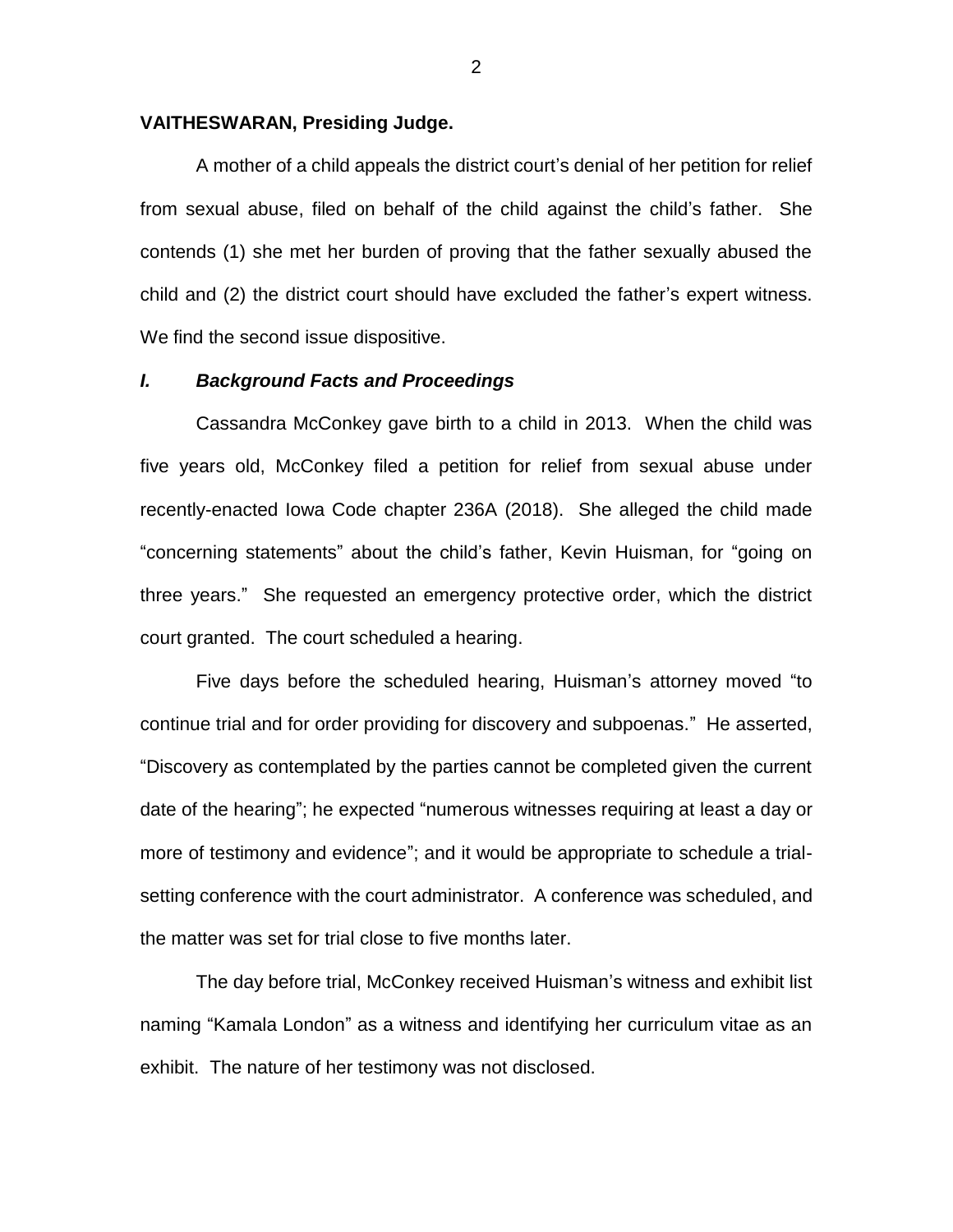The same day, McConkey's attorney moved to exclude London's testimony. She alleged, "The attorney for [Huisman] sent an e-mail [four days earlier] indicating his client had retained an out of state witness and asking if [counsel for McConkey] would agree to have the witness testify by telephone." Counsel asked Huisman's attorney "if this witness was an expert witness." On receiving the witness and exhibit list, McConkey's attorney again asked if the witness was an expert. She did not receive a response. McConkey's attorney stated she lacked time to respond or conduct discovery and "[a]llowing expert testimony upon such short notice to the Petitioner" violated her "right to due process" and was "prejudicial."

Huisman's attorney filed a resistance. He noted that neither side complied with the initial disclosure requirements set forth in the rules of civil procedure and "[b]oth parties proceeded in this matter with the understanding that initial disclosures were not required in a [chapter] 236A proceeding."

At trial, McConkey's attorney again raised her motion to exclude London. She asserted, "[T]oday was the first day [Huisman's attorney] disclosed he was going to call an expert witness" and she was not "provided any kind of documentation about what this witness [was] going to testify about, what [she had] relied on in terms of her report or testimony today or any of the information that's described in th[e] [rule on experts]." Counsel also voiced her belief that "there is a higher level of expectation in disclosure that's required when we have expert testimony, and to kind of ambush a party with expert testimony . . . violate[d] [her] client's due process." Counsel asked to "either exclude this witness or continue this matter" to allow for "time to prepare and have methods available for discovery."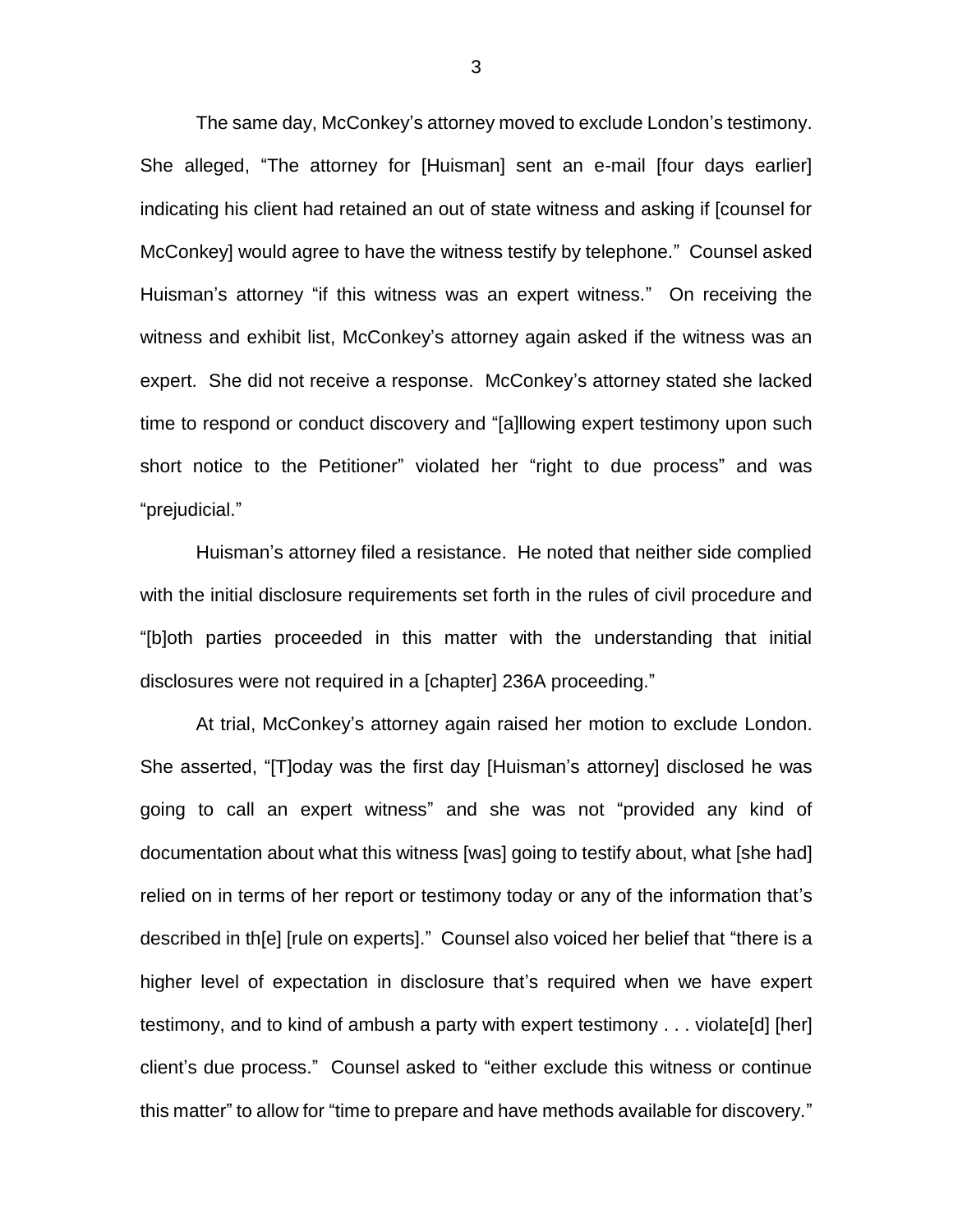Huisman's attorney responded by again pointing to both parties' failure to comply with initial discovery disclosures and the inconsistency of requiring those disclosures in a chapter 236A proceeding.

The district court denied the motion to exclude the expert witness. The court reasoned that initial disclosures had never been required in this type of case. The court allowed McConkey's attorney to renew her motion to continue the trial after hearing the expert testimony and cross-examining the expert. Counsel did not seek a continuance.

Following trial, the district court found insufficient evidence of sexual abuse. The judge noted he was "impressed by the testimony of Dr. London." He commented, "Her testimony suggests that it is reasonable to doubt the reliability of [the child's] repeated comments" relating to sexual abuse.

McConkey appealed. The Iowa Supreme Court granted her request for a stay of the court's order.

Our review of a ruling on a motion to exclude an expert witness is for an abuse of discretion. *Preferred Mktg. Assocs. Co*. *v*. *Hawkeye Nat'l Life Ins*. *Co*., 452 N.W.2d 389, 393 (Iowa 1990).

### *II. Denial of Motion to Exclude Expert*

Iowa Code section 236A.9 states: "A proceeding under this chapter shall be held in accordance with the rules of civil procedure, except as otherwise set forth in this chapter and in chapter 664A, and is in addition to any other civil or criminal remedy." Iowa Rule of Civil Procedure 1.500(1) requires initial disclosures of individuals having discoverable information, documents in the party's possession, damage computations, and the declarations pages of insurance agreements. Iowa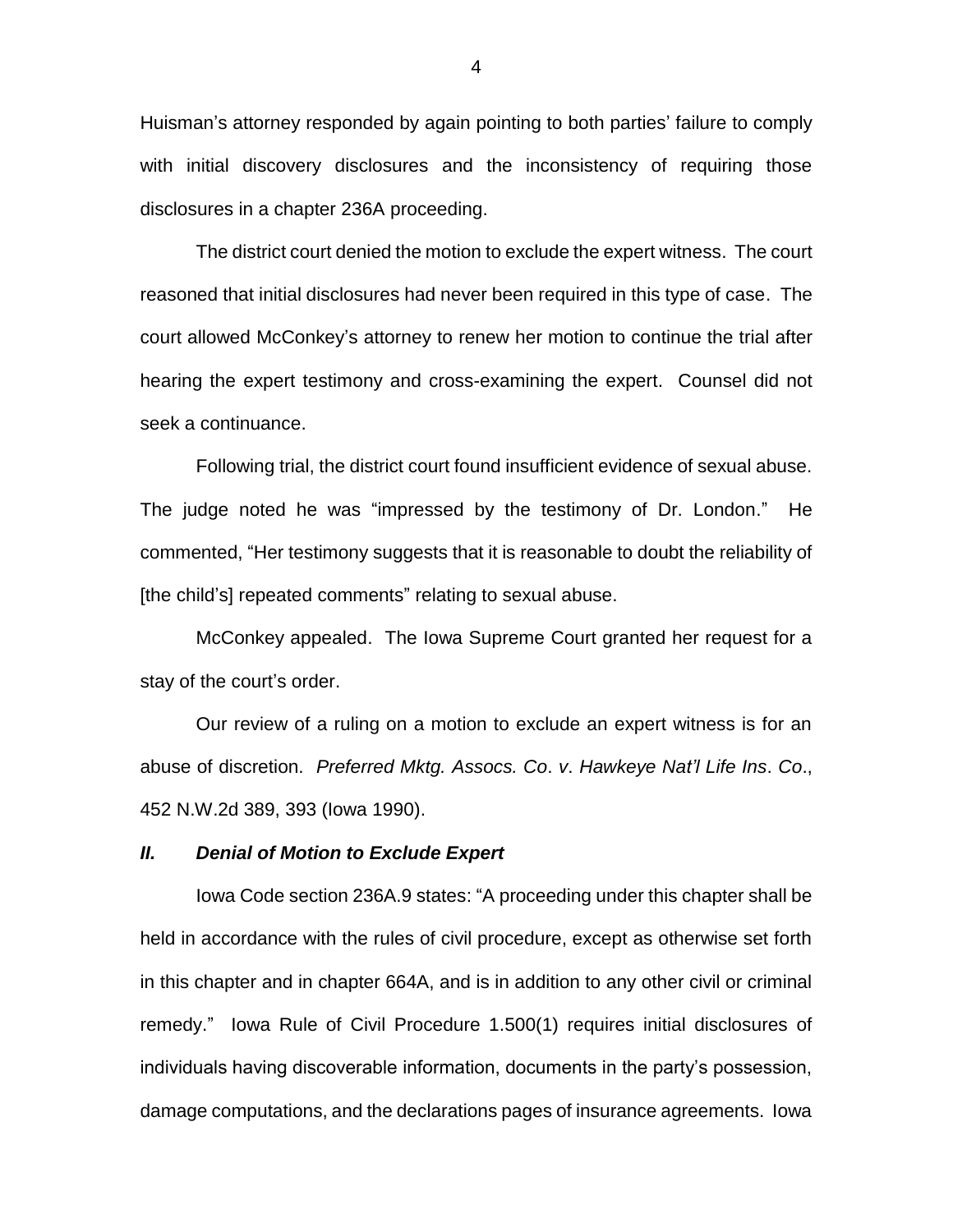R. Civ. P. 1.500(1)(a). Specific types of actions require additional or alternative initial disclosures. *See* Iowa R. Civ. P. 1.500 (1)(b), (c), (d). In addition to those initial disclosures, a party is obligated to disclose information about experts who may be used at trial. Iowa R. Civ. P. 1.500(2). The manner of obtaining discovery of experts is set forth in Iowa Rule of Civil Procedure 1.508.

Although section 236A.9 makes the proceeding subject to civil disclosure and discovery requirements, the chapter also provides a narrow time-frame for hearing petitions for relief from sexual abuse. Specifically, a hearing shall be held not less than five days and not more than fifteen days after commencement of the proceeding and notice to the defendant. Iowa Code § 236A.6.

Huisman contends disclosure of experts is inconsistent with the abbreviated nature of chapter 236A proceedings. *Cf. Struve v. Struve*, N.W.2d <sub>...</sub>, \_., 2019 WL 2552988, at \*4 (Iowa 2019) (concluding "civil discovery is not available under chapter 235F"). Certain proceedings are indeed exempt from initial disclosure requirements, including domestic abuse actions under Iowa Code chapter 236. *See* Iowa R. Civ. P. 1.500(1)(e)(4). But proceedings under Iowa Code chapter 236A are not expressly exempted.

Huisman characterizes the omission as an "oversight." We have no way of knowing. What we do know is that "the express mention of one thing implies the exclusion of others not so mentioned." *Homan v*. *Branstad*, 887 N.W.2d 153, 166 (Iowa 2016) (citation omitted); *see also* Iowa R. App. P. 6.904(3)(m) (requiring no legal citation for the proposition, "In construing statutes, the court searches for the legislative intent as shown by what the legislature said, rather than what it should or might have said"); *Struve*, \_\_\_ N.W.2d at \_\_\_, 2019 WL 2552988, at \*5 (same);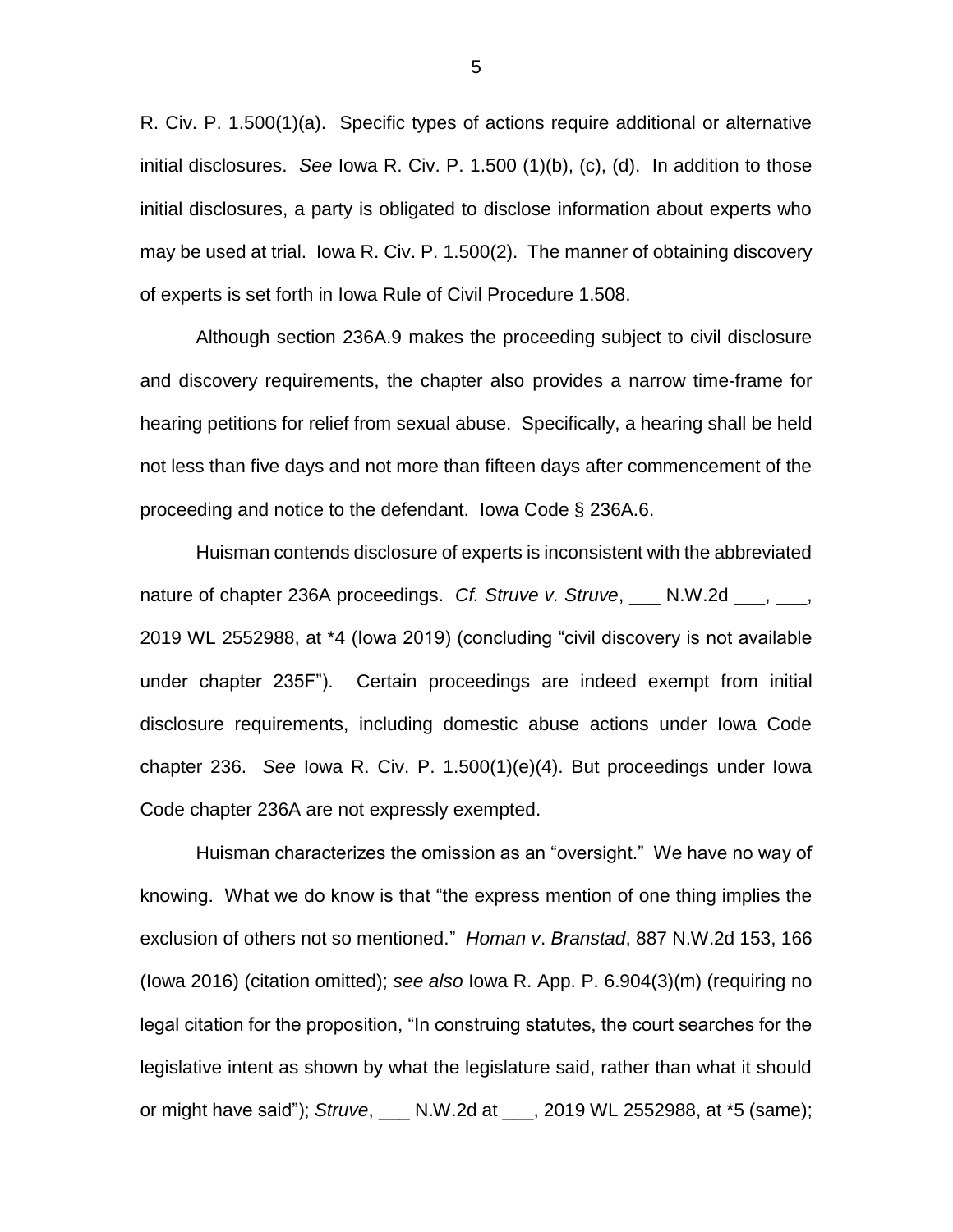*Goebel v*. *City of Cedar Rapids*, 267 N.W.2d 388, 393 (Iowa 1978) (Harris, J., dissenting) (acknowledging possible oversight but citing principle, "[T]he express mention of [one thing] implies exclusion of those remedies not mentioned"). Chapter 236A was not "so mentioned." Reading rule 1.500(1)(e)(4) as written and applying the cited rule of construction, parties to a 236A proceeding are arguably obligated to make the initial discovery disclosures set forth in Rule 1.500(1).

But we need not rest our decision on the omission of 236A proceedings from the exempt proceedings under rule 1.500(1)(e)(4). Assuming 236A proceedings are ordinarily summary proceedings that are inconsistent with disclosure and discovery obligations, this case was far from ordinary. As noted, Huisman moved for a continuance to allow time for discovery. The district court granted the motion and the court administrator set the matter for trial five months later. The proceeding was not summary. Huisman had ample time to make initial disclosures and comply with discovery.

If the language of rule 1.500(1)(e )(4) and the procedural posture of the case are insufficient grounds for disclosure of the expert, there remains Iowa Rule of Civil Procedure 1.500(2), titled "Disclosure of expert testimony." The rule states a party "must disclose" the identity of experts. The disclosure is "[i]n addition to the disclosures required by rule 1.500(1)." Iowa R. Civ. P. 1.500(2)(a).

We turn to the time for disclosure of the expert. Although the trial-setting order did not include a deadline for expert disclosures, Rule 1.500(2)(d)(1) provides expert disclosures, if not otherwise ordered, shall be made "[n]o later than 90 days before the date set for trial." The rule also requires supplementation. Iowa R. Civ .P. 1.500(2)(e). Supplementation is to occur "no later than 30 days before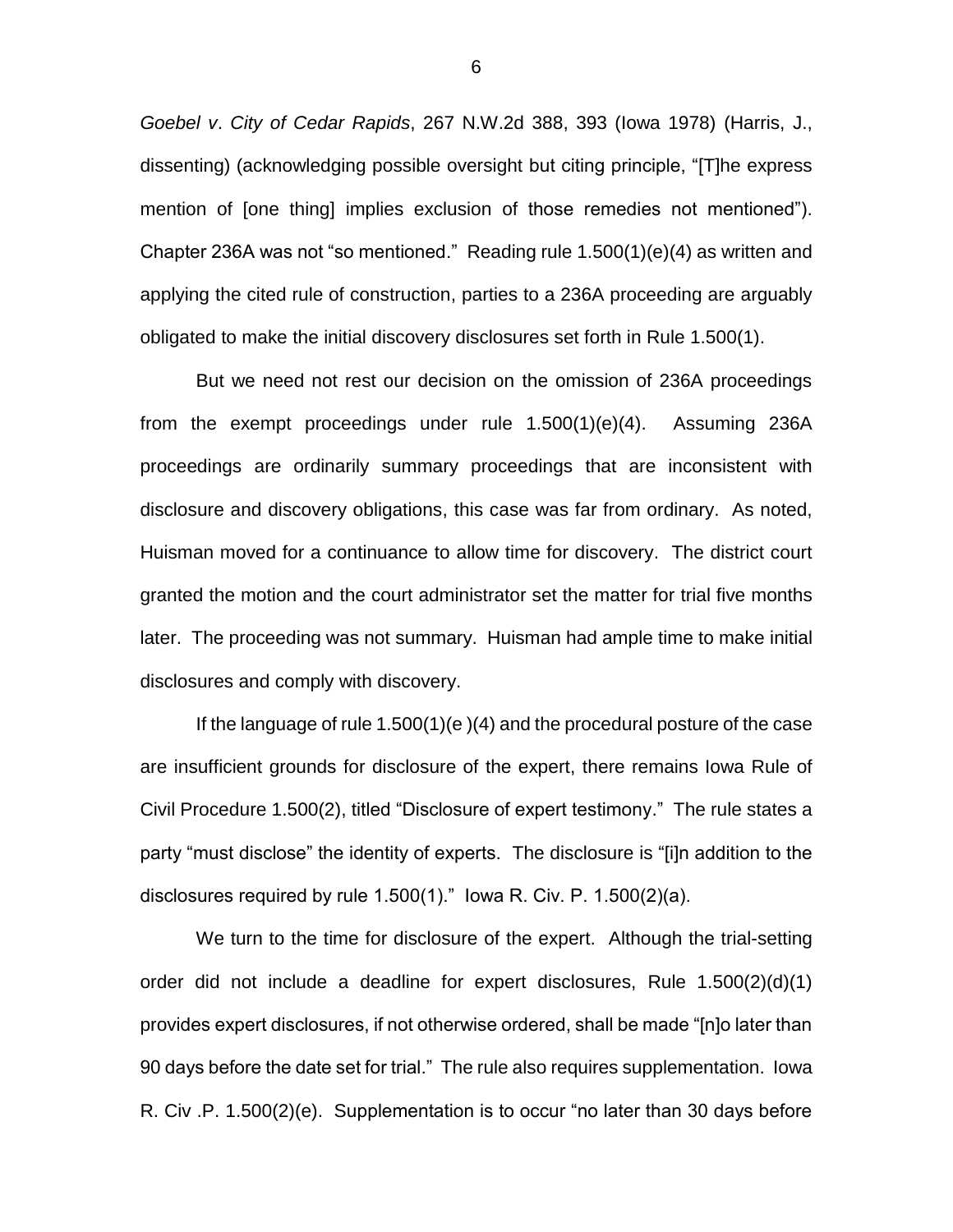trial. Failure to disclose or supplement the identity of an expert witness or the information described in rule 1.500(2) is subject to sanctions under rule 1.517(3)(a)." Iowa R. Civ. P. 1.508(3). Dr. London testified she was contacted "a couple months" before trial. Huisman had sufficient time to meet the thirty-day pretrial disclosure deadline.

We conclude Rule 1.500(2) placed a duty on Huisman to disclose his expert's name, her opinions, and materials on which she relied in reaching those opinions. We further conclude Rule 1.508(3) required the disclosure at least thirty days before trial. Finally, we conclude Huisman breached the duties owing under these rules.

As a fallback position, Huisman points out that "[n]either party complied with" the disclosure requirements and he should not be "held to a different standard than" McConkey. It is true that no formal initial disclosures were provided and no formal discovery was conducted. But, contrary to Huisman's assertion, McConkey informally disclosed the substance of her witnesses' testimony almost two months before trial. Those witnesses—a department of human services child protective worker, a forensic interviewer, the child's therapist, a police officer, and McConkey herself—were arguably fact witnesses rather than experts subject to the disclosure requirements of rule 1.500(2). *Cf. Beloved v. State,* No. 17-1908, 2019 WL 1300224, at \*5 (Iowa Ct. App. March 20, 2019) (noting forensic interviewer served as an expert witness, not a fact witness). However the witnesses are characterized, McConkey filed exhibits associated with each of them. Huisman voiced no objection to McConkey's witnesses on grounds of surprise or ambush. *See Hagenow v. Schmidt*, 842 N.W.2d 661, 671 (Iowa 2014) ("[T]he duty to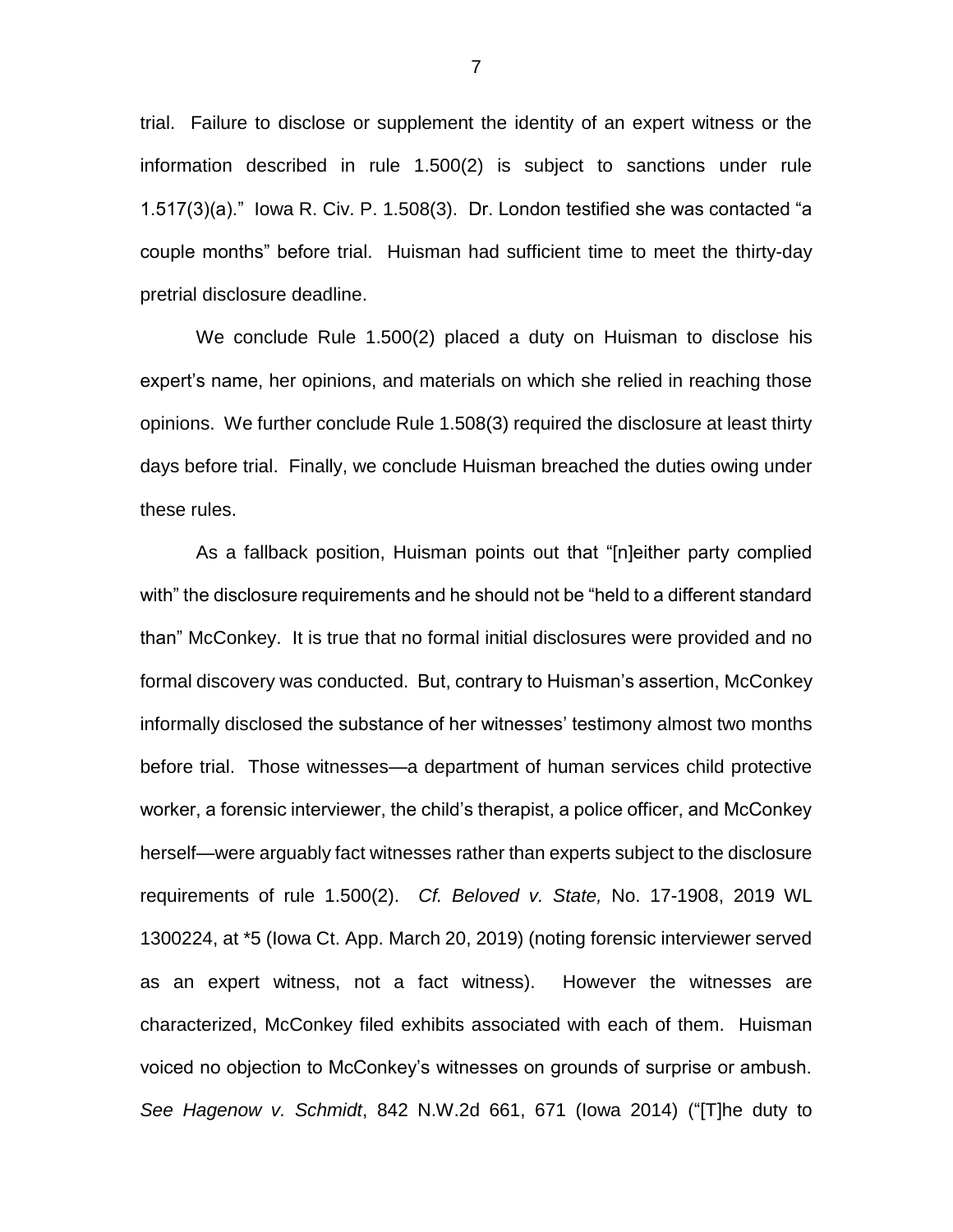supplement seeks to clarify issues prior to trial, avoid surprise to parties, and allow a complete opportunity to prepare for trial."), *overruled on other grounds* by *Alcala v. Marriott Int'l*, 880 N.W.2d 699, 708 n.3 (Iowa 2016); *Whitley v. C.R. Pharmacy Serv., Inc.*, 816 N.W.2d 378, 386 (Iowa 2012) ("Our rules of discovery exist to avoid the type of surprise that occurred in this case.").

We turn to the question of whether McConkey was prejudiced by the absence of these disclosures. *See Klein v. Chi. Cent. & Pac. R. R.,* 596 N.W.2d 58, 61 (Iowa 1999) ("Exclusion of evidence is the most severe sanction available under the rule, and is justified only when prejudice would result. Exclusion should not be imposed lightly; other sanctions are available such as continuation of the trial or limitation of testimony." (citations omitted)); *Hum v*. *Ulrich*, 458 N.W.2d 615, 618 (Iowa Ct. App. 1990). McConkey argues the district court's reliance on Dr. London's testimony in denying her petition establishes prejudice. Huisman responds that there was no prejudice because the district court afforded McConkey the opportunity to request a continuance.

We conclude McConkey was prejudiced by the absence of pretrial disclosures about the substance of Dr. London's expected testimony. Without advance notice of her opinions, McConkey had no ability to delve into the studies and theories Dr. London cited in support of her view that the interview techniques used to question the child were unreliable. A continuance after she testified would not have mitigated her inability to intelligently question Dr. London about the bases for her opinions. In short, Huisman's failure to disclose his expert pursuant to rule 1.500(2) deprived McConkey of an opportunity to conduct expert witness discovery under Iowa Rule of Civil Procedure 1.508. *Cf*. *Preferred Mktg. Assocs.*, 452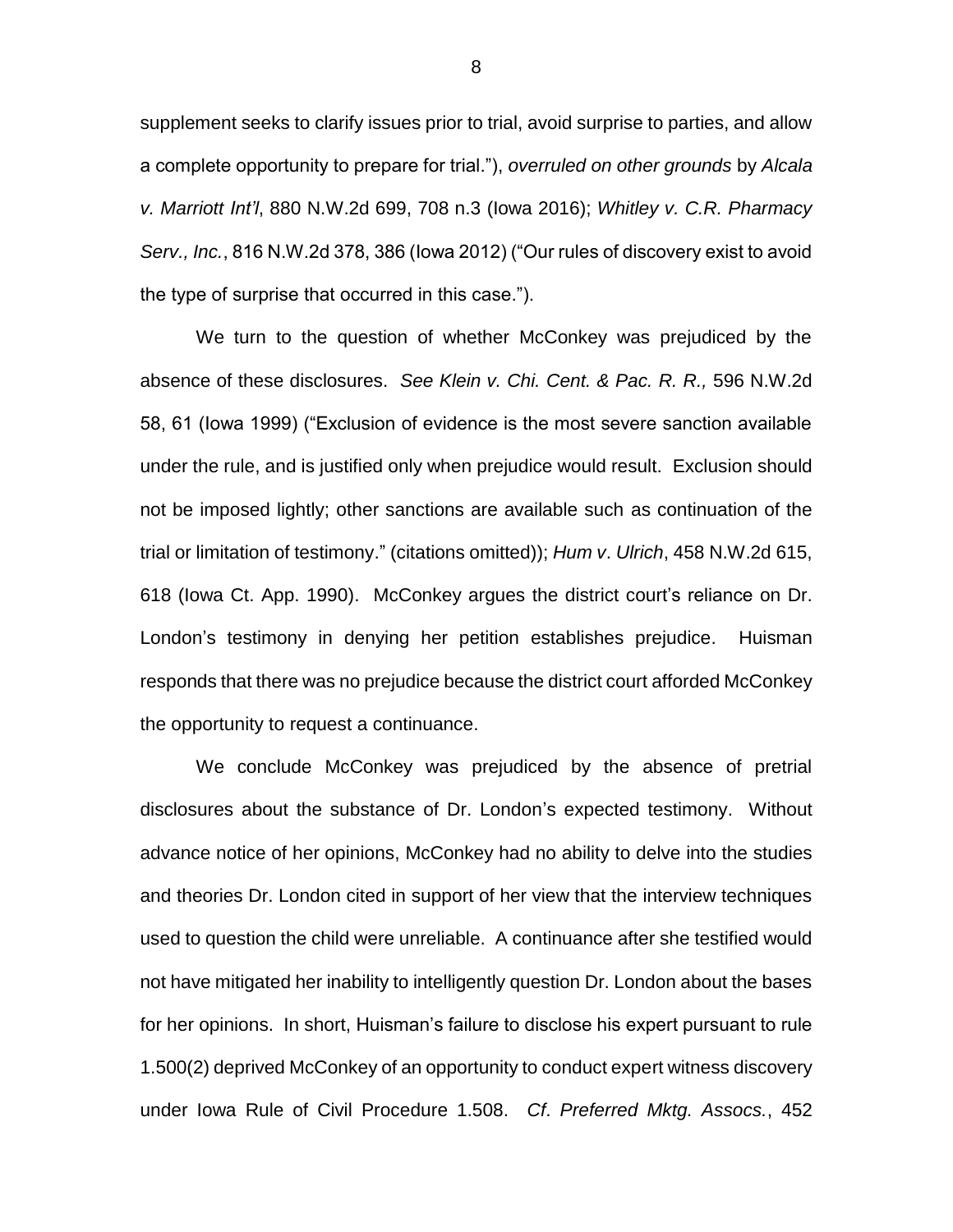N.W.2d at 393 (affirming decision not to exclude belatedly-designated witness where district court required party to make the witnesses available to the other party before he testified and allow the party "whatever time it needed to talk with the witness"); *Hum*, 458 N.W.2d at 618 (finding no prejudice from belated disclosure of certain expert opinions where "[a]ny delay in discovering the conclusions of the expert was due to Ulrich's lack of care," responses to interrogatory requests were timely filed, and court offered a continuance to prepare a response, which was declined). The severe sanction of exclusion of the expert is justified based on the failure to afford McConkey time to conduct discovery and prepare for cross-examination of the belatedly-disclosed expert.

Given the prejudice to McConkey of Huisman's expert non-disclosure, we reverse and remand for a new trial on McConkey's petition for relief from sexual abuse. As noted, the district court relied on Dr. London's testimony in denying the petition. A new trial is necessary in light of the court's reliance on the testimony without the benefit of cross-examination that might have cast doubt on her ultimate opinions. In light of our conclusion, we need not address McConkey's embedded assertion that "Dr. London's opinion and testimony on the credibility of [the child's] statements amounted to improper vouching testimony under *State v*. *Dudley*, 856 N.W.2d 668, 676–77 (Iowa 2014)."

#### *III. Attorney Fees*

McConkey requests district court and appellate attorney fees of \$5000 and \$3500 respectively. Iowa Code section 236A.7(4) allows a district court to "order